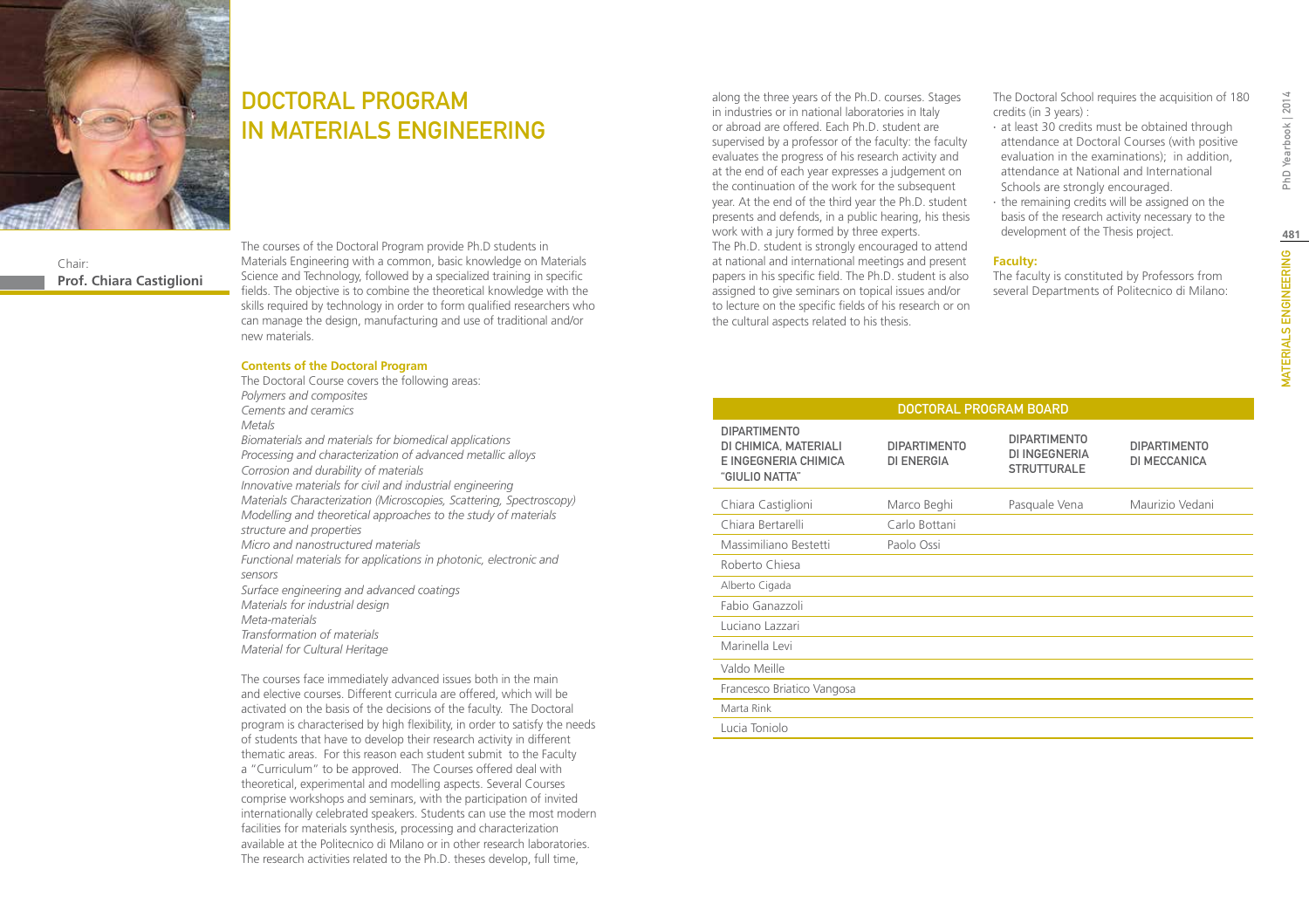| <b>ADVISORY BOARD</b> |  |  |
|-----------------------|--|--|
|                       |  |  |

| Edoardo Bemporad, Dip. Ingegneria Meccanica                                                                          | Laura Montanaro, Dip. Scienza dei Materiali  |
|----------------------------------------------------------------------------------------------------------------------|----------------------------------------------|
| e Industriale, Università Roma Tre                                                                                   | e Ingegneria Chimica, Politecnico di Torino  |
| Marco Bernasconi, Dip. Scienza dei Materiali,<br>Università Milano Bicocca                                           | Stefano Radice, Solvay-Solexis SpA           |
| Mario A. Chiaramonte, E&P KMS - Breakthrough/ Luca Simoncini, Ghelfi Ondulati SpA<br>strategic technologies, eni E&P |                                              |
| Massimo Guglielmi, Dip. Ingegneria Meccanica,                                                                        | Francesco Stellacci, Department of Materials |
| Università di Padova                                                                                                 | Science and Engineering, EPFL, Lausanne      |

| <b>SCHOLARSHIP SPONSORS</b>                    |                                           |  |  |  |
|------------------------------------------------|-------------------------------------------|--|--|--|
| STMicroelectronics s.r.l.                      | Stazione Sperimentale per la Seta, Milano |  |  |  |
| ICTG - Italcementi                             | Riva Acciaio SpA                          |  |  |  |
| Media Lario Technologies                       | Metal Finish SpA                          |  |  |  |
| Fondazione Istituto Italiano di Tecnologia IIT | SEAL SpA                                  |  |  |  |
| Istituto Nazionale di Astrofisica              | <b>INSTM</b>                              |  |  |  |
| SOLVAY SOLEXIS SpA                             | Eni SpA                                   |  |  |  |

### **Professional skills achieved by PhD in Material Engineering:**

The industrial world depends necessarily on a great variety of materials. Nowadays, it is easy to outline two industrial needs: i) development and innovation in the production, processing, application and conservation of traditional materials; ii) development of innovative materials for the production of new manufactured goods or devices to cope with the growing demands of modern technologies. Since these two kinds of industrial needs require specialized people a few specialized curricula are offered. On the other hand, the capabilities acquired through the courses, the research work and the teaching activity assure an adequate preparation to the academic career.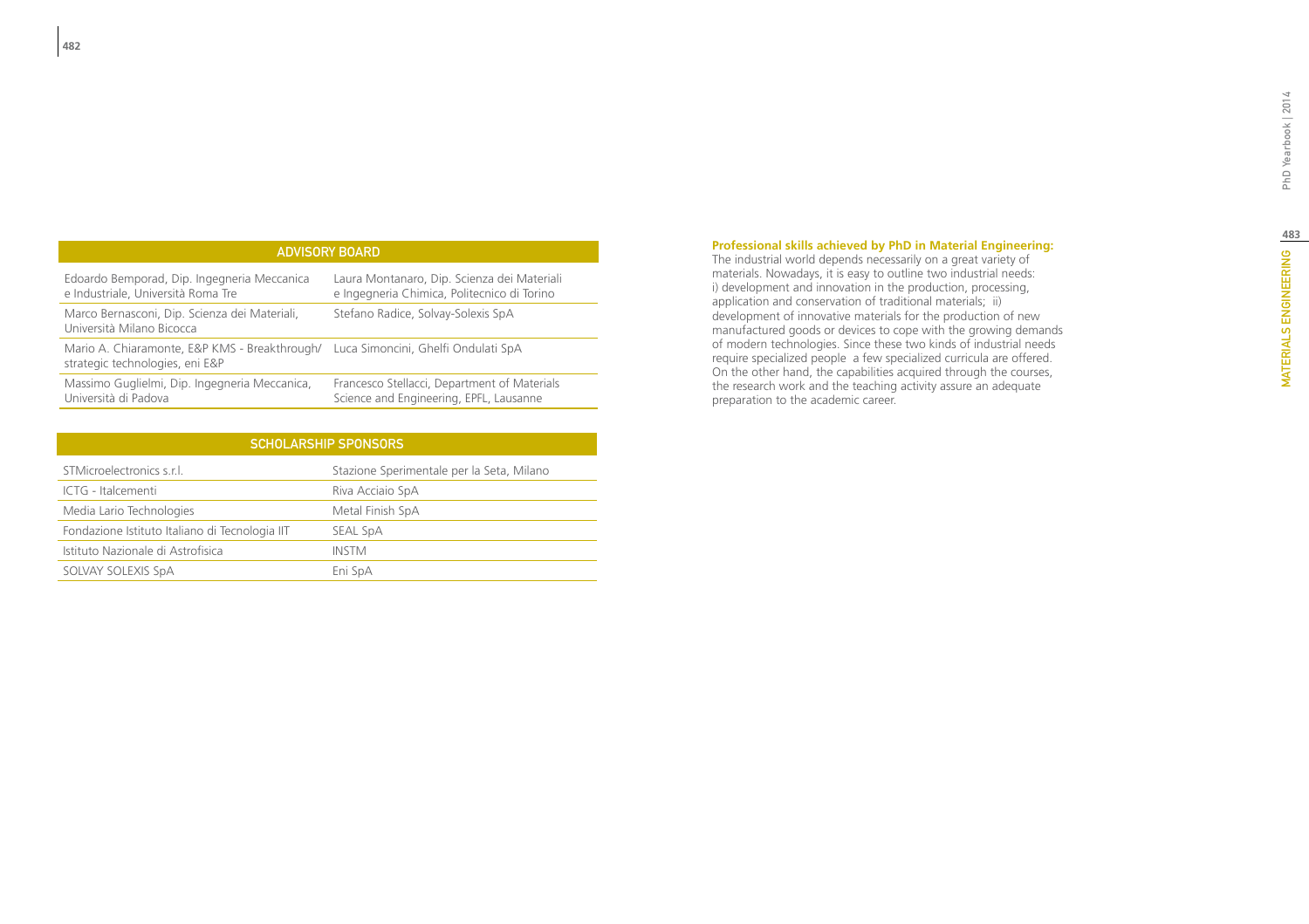# Mechanical characterization of elastomers under quasi-static and dynamic biaxial loading conditions

### **Roberto Calabrò -** Supervisor: **Marta Rink**

The research activity was focused on the determination of a fracture mechanics energy based parameter suitable for elastomers when subjected to biaxial loading conditions. Although for some simple geometries such as SENT or pure shear, simple experimental methods for evaluating the energy release rate or the J-integral for highly non-linear materials as elastomers can be found in the literature, for the case of biaxial test configurations these are not available. Two specific techniques were developed to evaluate the tearing energy, which can be used for this test configuration, by using direct and indirect calculation methods. Both calculation techniques require an accurate calibration of the constitutive model of the material. Constitutive equations for hyperelastic materials, which can describe the behavior under different stress states and high strains generally contain a large number of parameters. Therefore in order to obtain a sound parameters set experimental data under different stress states and high strains are required. Two loading conditions were considered, dynamic and quasi-static. For dynamic stress-strain characterization and fatigue crack propagation

tearing energy evaluation, based work. tests a biaxial testing machine purposely designed for rubbers was used during a six months stay at "Leibnitz Institut fur Polymerforshung Dresden e. V. (IPF)". A direct technique for on full-field strain measurements performed with the digital image correlation technique, was proposed and successfully tested, although the obtained results need to be confirmed with further stress-strain and fatigue characterization tests. For quasi-static tests a biaxial dynamometer designed for textiles was adapted for testing elastomers up to high strains by designing an ad hoc clamping system. In this case an indirect technique based on finite element simulations was used to determine the tearing energy. Unfortunately, the production of the clamping system has taken longer time than expected, and was available for testing only from April 2013. For this reason it was possible to perform a stress-strain characterization but only a few fracture tests. The determination of material parameters even using characterization data from different biaxial load configurations is still not satisfactory. Nevertheless, lately some attempt to calculate the tearing energy with the finite element method has been done and the results obtained are

encouraging. Much attention has also been devoted to obtain an optimal speckles pattern for digital image correlation. It was then possible to extensively apply this technique in the thesis



**1. The designed clamping system mounted on the CLUSTex biaxial tester with a specimen stretched in equibiaxial extension.**



**2. Flowchart of the proposed technique for tearing energy evaluation from strain full-field measured by DIC.**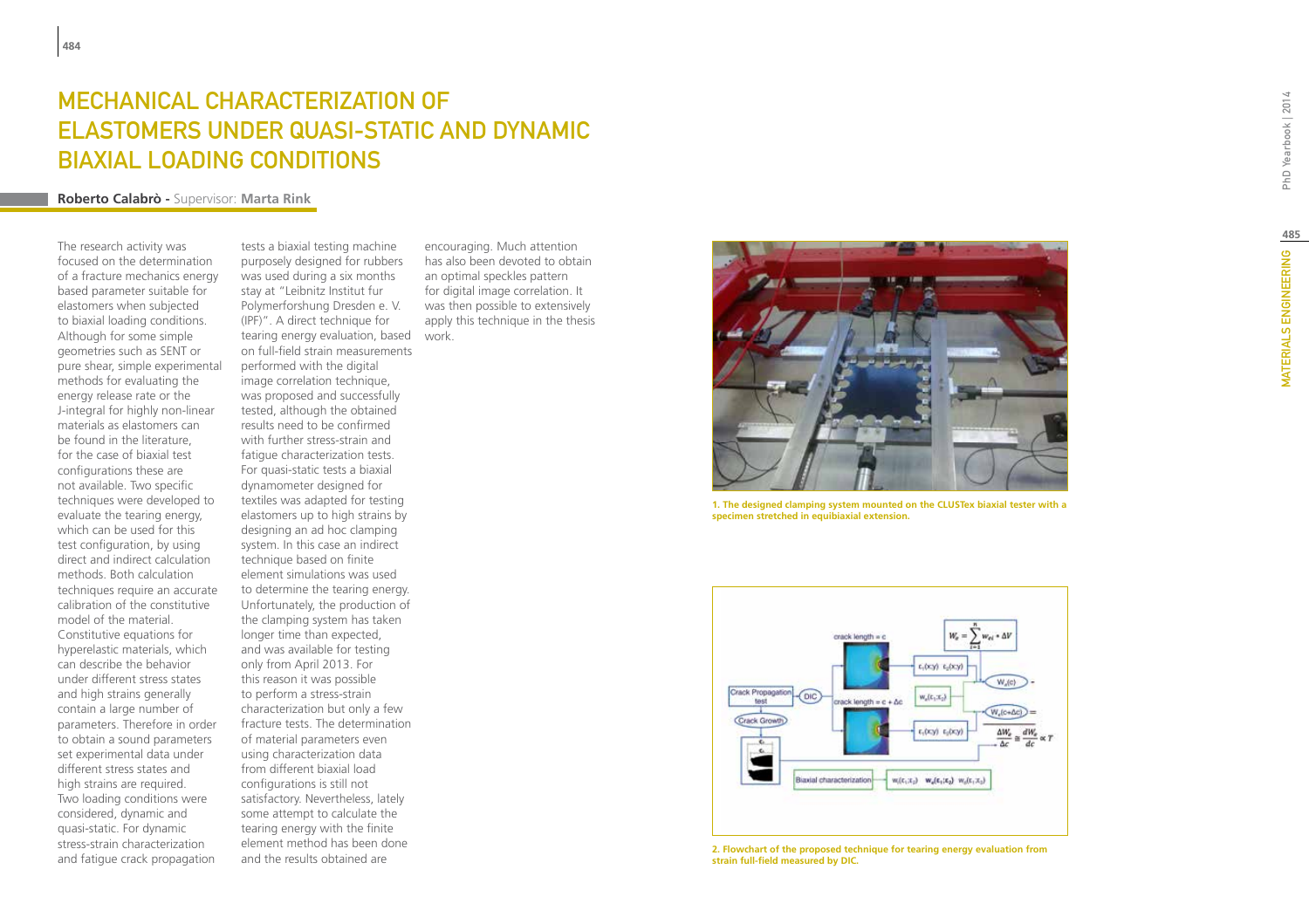## STRUCTURE TO PROPERTY RELATIONSHIP IN LOW bandgap conjugated phenoquinones for third generation solar cells

**Letizia Colella -** Supervisor: **Chiara Bertarelli**

Though photovoltaic market is leaded by silicon technology, due to the high cells efficiency and long-term stability, the good performance attained by the organic solar cells has open to new opportunities for the production of light, low-cost and possibly flexible devices to be implemented in many daily use items. In this framework, novel phenoquinone oligomers have been designed and synthesized for their possible use as third component in bulkheterojunction solar cells. These phenoquinones demonstrate peculiar electronic features: by a combined experimental (NMR, UV-vis, Raman and Resonant Raman) and theoretical study, an unexpected turning of the quinoidal into a biradicaloid character by increasing the molecular length of a homologous series of thiophenebased quinoidal species has been observed To better highlight the relationship between the effective conjugation over the molecular backbone and the biradicaloid character, heterophenoquinones with the bithienylene core replaced with different linear or condensed polycyclic rings have been also synthesized. The investigation of these new material has shown that naphthalene and thienothiophene as central structures lead to an electronic



**used in the devices showing a spot of the same color. 1. Molecular structure of QBT. The arrows shows the sites of functionalization: 3,3'thienylic position (red) and 2,6-phenyl positions (green).**

structure is favored when longer on the effective conjugation exhibit a quinoidal character due bandgap. character which is intermediate to quinoidal and biradical, whereas the biradicaloid condensed rings and oligoaryls are introduced. Derivatives containing fluorene and expected to reflect the same to their limited conjugation have not been deeply investigated due to their poor stability. Moreover, the introduction of donor substituents on the 3,3' positions in the central core of the biradicaloid material of reference, namely 5,5'-bis-(3,5-di-tert-butyl-4-oxo-2,5-cyclohexadiene-1-ylidene)-2,2'-dihydroxy bithiophene (QBT, figure 1), turned into a stabilization of the quinoidal ground state structure without affecting the effective p conjugation. This represents a new insight into the general class of thiophene-

based quinoidal molecules, where only the dependence of the biradicaloid structure length (e.g  $E_{\text{can}}$ ) has been so far reported, and gives the relevant opportunity of a separate control homologous species, which were of the electronic character of the ground state over the optical

> On the basis of these results, the influence of withdrawing substituents on the electronic structure has been also investigated, as well as the introduction of donors and/ or acceptors on the lateral phenone moieties (see figure 1). Heteroquaterphenoquinones bearing acetal and carboxylic acid in the central core are characterized by the same Raman fingerprint of the unsubstituted one, leading to the hypothesis that the introduction of electron acceptor groups stabilizes the biradicaloid

character. Surprisingly, preliminary results have highlighted that the introduction of electron active substituents on the lateral phenones has an opposite influence on the overall peculiar electronic behavior of these materials, compared to the introduction of electron donor/withdrawing groups on the central core. Therefore, it has been demonstrated that electronic character of heterophenoquinones is affected not only by the nature of electron active substituents, but also by the position of the molecular backbone they are linked to.

component for the development and blend morphology has Considering the peculiar intense light absorption red shifted of these quinoidal species with respect to the state of the art binary P3HT:PCBM bulk heterojunction composite, they have been studied as a third of organic solar cells. An increase in efficiency (PCE) around 47%, by adding only, 0.6%, of 5,5'-bis-(3,5-di-tertbutyl-4-oxo-2,5-cyclohexadiene-1-ylidene)-2,2'-dihydroxy bithiophene (QBT), has been actually gained, while a further addition is detrimental for the device performances. Ternary mixtures with different ratio between components have been characterized by means of UV-vis absorption spectroscopy, fluorescence spectroscopy,



**2. PCE values distribution. Each spot corresponds to a single ternary solar cell based on the binary blend P3HT:PCBM and an additional 0.6% of a phenoquinone. The reported molecules correspond to the third component** 

ultrafast UV-vis transmittance spectroscopy, AFM, and differential scanning calorimetry to investigate the origin of this enhanced efficiency. A significant better harvesting of red light, to extend the light harvesting of the P3HT:PCBM system has been ruled out due to the small amount of the quinoidal species, whereas an effect of the third component on P3HT supra-organization been demonstrated. Keeping fixed the relative content of P3HT:PCBM:Quinones which gave the best efficiency enhancement, some other quinoidal materials among the series synthesized have been tested: it was found that the majority among biradicaloid structures show better performances, with an enhancement both of Fill Factor and PCE, while the introduction of quinoidal structures turns into a worsening of P3HT:PCBM

efficiency (Figure 2). The proximity between the LUMO levels of the biradicaloid species and the fullerene derivative, enables an interaction between the two components through a spin-flip mechanism, which should prevent the recombination of polaron pairs (PP) at the donor-acceptor domain interfaces. This finding is worthy to remark, as definitely demonstrates that the role of the quinones is not limited to a morphology improvement of non-optimal P3HT-PCBM microstructures, but their peculiar biradicaloid character actually takes part in exciton dissociation.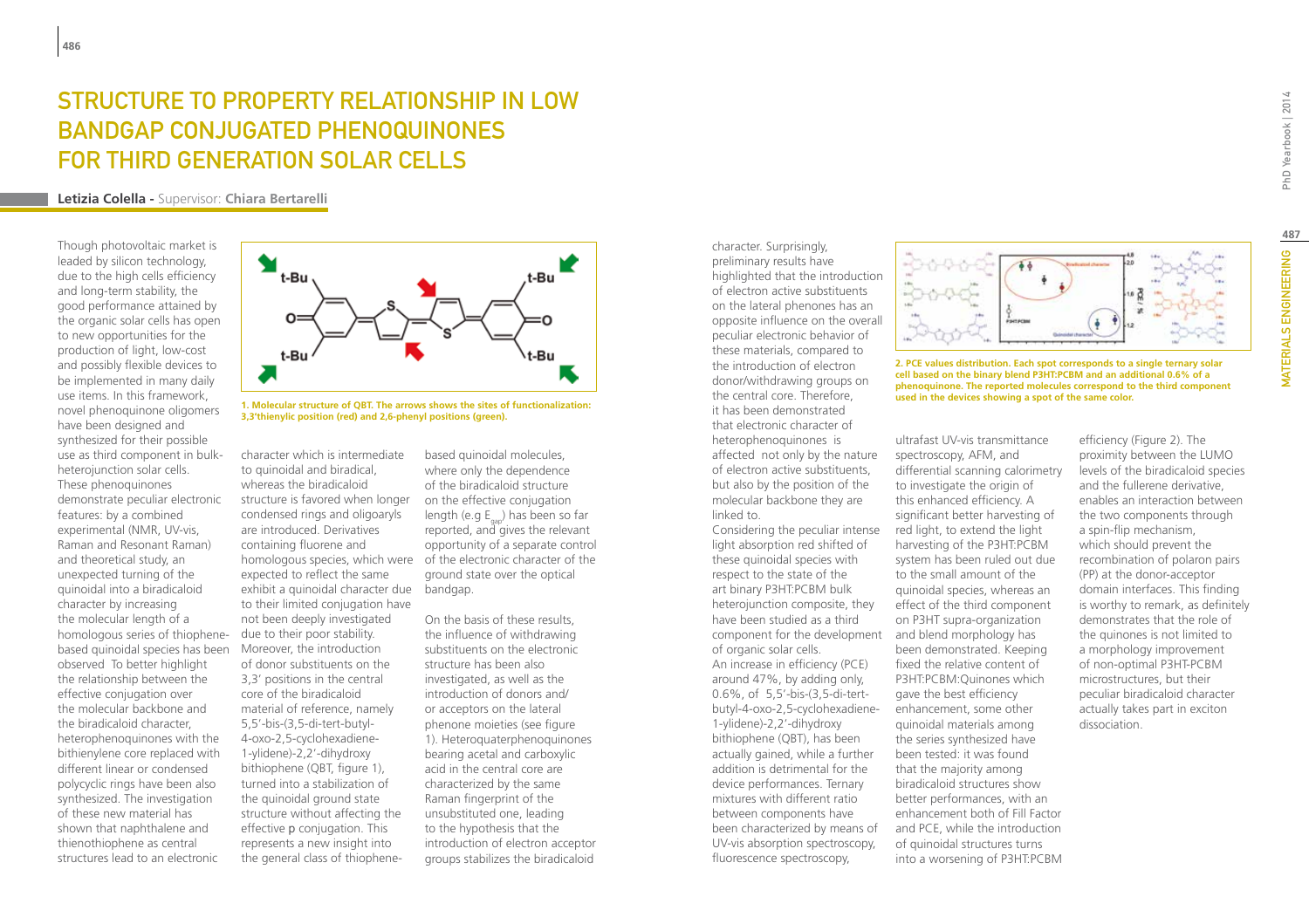## DIFFUSION AND TRAPPING OF HYDROGEN Pipeline Steels

### **Ehsan Fallahmohammadi -** Supervisor: **Prof. Fabio Bolzoni**

The presence of hydrogen into steels is well known to be detrimental, in particular for ferritic

steels: typical phenomena are stress corrosion cracking due to "hydrogen embrittlement" mechanism, worsening of mechanical properties (i.e. significant decrease of ductility and /or fracture strength), delayed fracture or irreversible damage (like blistering). The thesis deals with hydrogen diffusion of two pipeline steels, a carbon-manganese (API 5L X65) and a low alloyed (ASTM A182 F22), in three different metallurgical microstructures (bainitic, martensitic and ferriticpearlitic) and mechanical states (plastically deformed and under the fatigue loading), compared with those obtained on C-Mn steel not produced for sour service (API 5L grade B). Tests were carried out by electrochemical permeation techniques proposed by Devanathan and Stachurski with three different diffusion coefficient measurement methods: 1) standard ISO charge method; 2) partial charge/ discharge method (after long polarisation); 3) discharge method.

The charging method enabled to measure an apparent diffusion coefficient, influenced by both lattice diffusion and trapping. The diffusion coefficient

obtained by partial charge/ discharge and the first stage of complete discharge method was close to the one of pure iron, then it can be reasonably assumed to be the lattice diffusion coefficient of hydrogen, dependent only on the hydrogen migration processes in the crystal lattice regular sites. When the microstructure was modified by means of thermal treatment, the lowest diffusion coefficient was found for martensitic, intermediate for bainitic and the greatest one for annealed steel. The highest lattice hydrogen concentration belongs to the martensitic steel. Since the transport phenomena are hindered in martensitic steel, the hydrogen concentration can be locally increased thus rendering the steel more susceptible to cracking. However, the cracking susceptibility and related consequences cannot be easily interpreted by diffusivity of hydrogen alone. *D* lattice was reduced in plastically deformed steel, and this effect was more evident with increasing level of plastic strain. The binding energy of reversible traps obtained by fitting procedure based upon the

McNabb and Foster and Oriani`s models was very similar (-34.4 ± 2.0 kJ mole-1) and can be

associated with dislocation or grain boundaries

*Keywords: pipeline steels, microstructure, plastic strain, hydrogen diffusion, lattice diffusivity, trapping, H-Trapping binding energy.*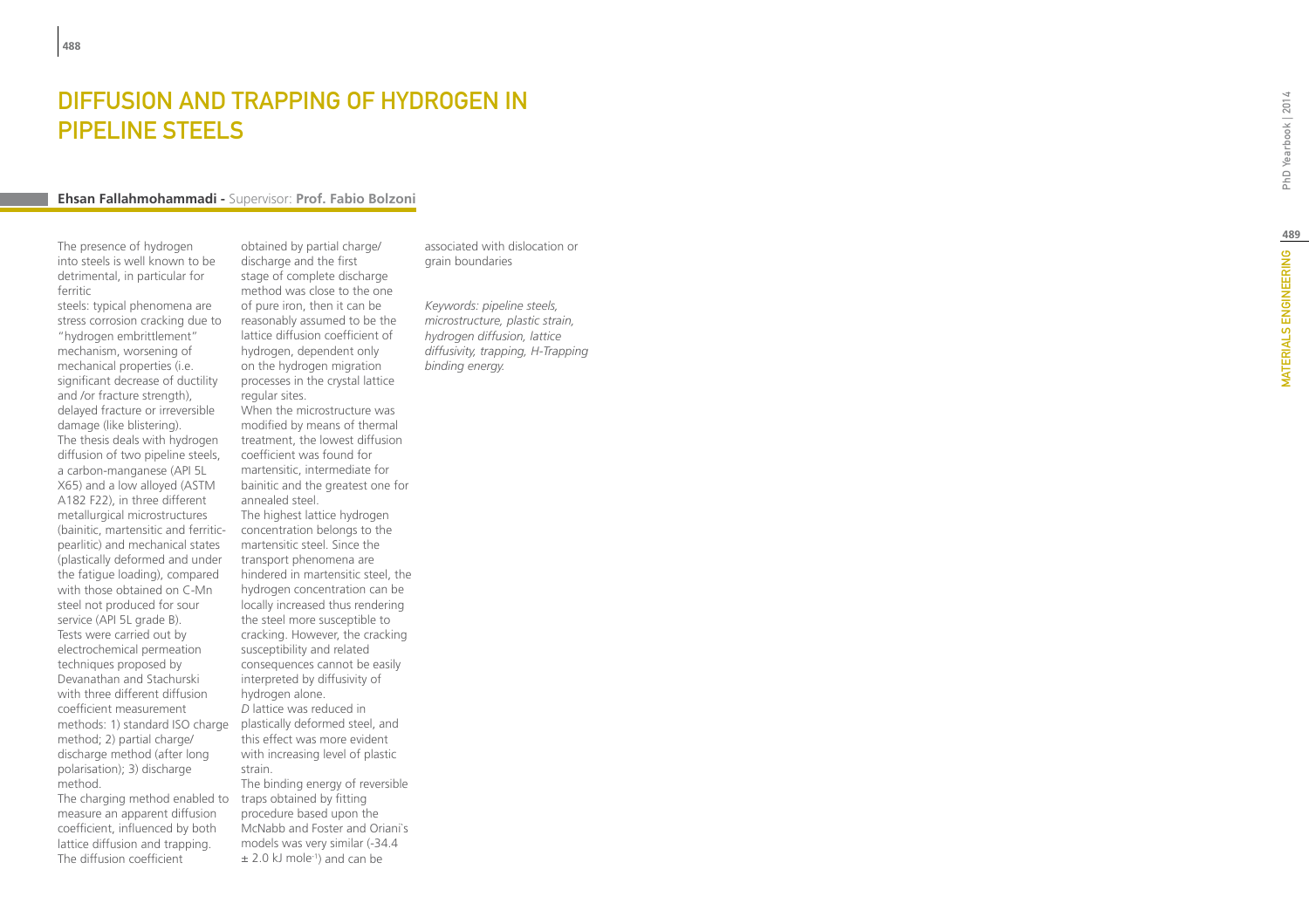## DEVELOPMENT OF ANTIBACTERIAL SURFACE modification treatments for titanium to improve the osteointegration

### **Teresa Gatti -** Supervisor: **Chiara Bertarelli**

Conjugated organic materials are a promising alternative to the traditional inorganic semiconductors for electronics and optoelectronics applications, thanks to the peculiar optical and electrical properties strictly related to their chemical structure. Organic devices can be ideally scaled down to molecular dimensions; moreover, they can be developed as low cost, flexible, large area systems. In this contest, the study of molecular design and the comprehension of structureproperty relationships are essential for the development of more efficient devices and the structural versatility of thiophene motifs provides tailor-made scaffolds for the synthesis of conjugated materials with tunable optic, electronic and redox features. The PhD research activity has mainly focused on the development of thiophenebased materials for third generation, hybrid organicinorganic photovoltaic cells. In these devices, conjugated polymers are the organic component which absorbs light and transfer the photo-excited electrons to a nano-crystalline metal oxide semiconductor, either titanium dioxide or zinc oxide, with the role of transporting the electrons to the external circuit. Although solid state hybrid photovoltaics

was distributed onto the surface by the introduction of bulky Separated charges are effectively efficient transport of positive generated upon photo-excitation charges towards their electrode. a fast charge recombination also and enhance exciton splitting, has great potential for offering a cost-effective approach to convert solar energy into electricity, performances so far obtained are rather low, due to problems at the organic/ inorganic interface. In this study, the efficient infiltration of regioregular poly-alkylthiophenes into the mesoscale porosity of hierarchical TiO<sub>2</sub> nanostructured films was first demonstrated by means of XRF and GD-OES depth profiling analysis. A light-absorbing polymer layer of nanometric thickness, matching the exciton diffusion length, of the rigid inorganic substrate throughout the whole thickness. of this hybrid junction; however, takes place. To overcome this relevant

the lateral alkyl chains or directly  $\alpha$ -oligothiophenes bearing drawback, the use of a lightharvesting polymer substituted with specific chemical functionalities, which can better interact with the polar surface of titania, was devised. The functional groups were introduced either at the end of onto the conjugated backbone of a poly-3-alkylthiophene. Only the second strategy afforded polymeric materials with good solubility in common organic solvents to be processed.

The derivative bearing ethyl ester pendant moieties was selected as photosensitizer for the standard nanocrystalline TiO<sub>2</sub> paste. The ability to bind more tightly to the inorganic scaffold when compared to its un-functionalized polymer precursor was demonstrated but, contrary to what expected, a solar cell made of these active components showed a strong decrease in the photon to electron conversion efficiency with respect to the state of the art device. This result was ascribed to the gap opening and the lack of cristallinity caused substituents, which worsens light harvesting and hinders the To hamper charge recombination an alternative strategy was envisaged, consisting in engineering the hybrid interface by insertion of a proper molecular interlayer, able to address selective intermolecular interactions both with the polymer and the metal oxide. A number of specific chemical moieties was considered: novel pyridyl functional groups were designed, synthesized and tested as interlayer in P3HT/nc-TiO2 photovoltaic devices. The pyridyl functionality was expected to ensure specific interaction



**1. Schematic representation of the structural polymorphism and correlated photoluminescence properties in a bulky-group substituted phenyl end-capped quaterthiophene.**

series of interalyers has provided, materials was found to exist in for the inorganic matrix while thiophenes, aimed at inducing supramolecular ordering of the conjugated polymer onto the hybrid interface (Figure 1). The analysis of their performance in solar cells highlights the significant role of molecular configuration, given by the type and relative position of the substituents. So far, the best results were achieved with the 3-(4-pyridyl)thiophene, which nearly doubles solar cell efficiency if compared to a control device without any interlayer. Nevertheless, the study of the entire homologous useful guidelines for the future development of more effective molecular interlayers. As a side project, completely unrelated with the leading

subject of the PhD, the optical properties of phenyl end-capped oligothiophenes were examined, in relations to their molecular configuration. The possible application of these materials in organic light-emitting devices was preliminarily evaluated by measuring their photoluminescence quantum efficiency in different aggregation states. Solidstate structural analysis was performed in order to determine the influence of molecular conformation and packing on the optical properties. Interestingly, one of these two stable polymorphs that can be selectively produced, having different photoluminescence features (Figure 2). This study

PhD Yearbook | 2014

**2. Schematic representation of the use of novel a-oligothiophene interlayers in poly(3-hexylthiophene)/nano-crystalline titanium dioxide hybrid solar cells.**

> the side-groups, together with a stringent control over crystallization conditions, to obtain well-defined molecular packing of the aromatic backbone, which in turn may allow a modulation of lightemission.

has evidenced the role of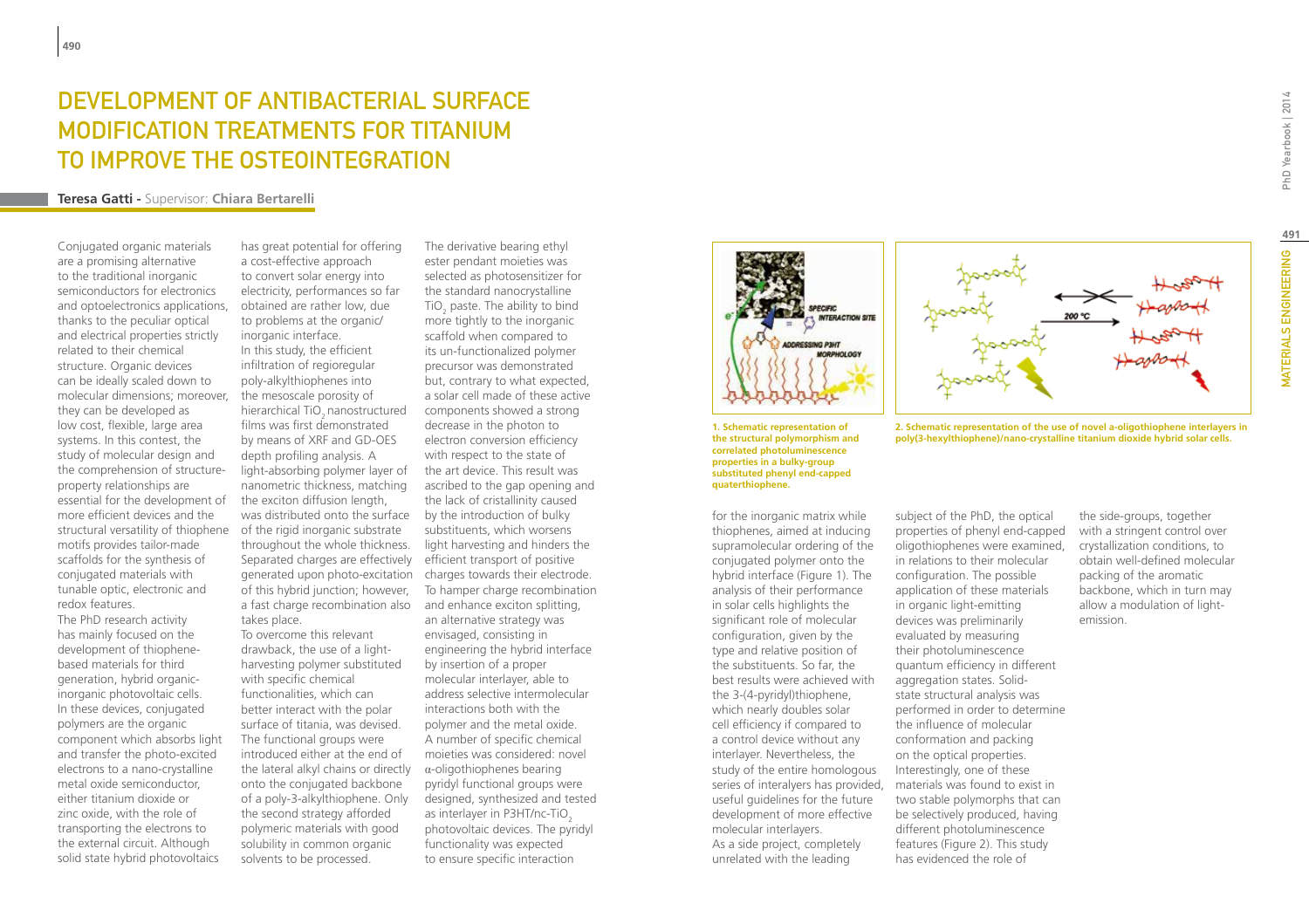### NOVEL MICROPOROUS LAYERS FOR ENHANCED PERFORMANCE AND EFFICIENT WATER MANAGEMENT IN PEM FUEL CELLS Ĩ

### **Saverio Latorrata -** Supervisor: **G. Dotelli**

In recent decades Polymer Electrolyte Membrane (PEM) fuel cells have attracted scientific community attention for use as power sources in mobile and stationary applications due to low related emissions and high power densities reached. Thus, several efforts have been spent in order to develop technologically advanced materials for improving electrical performances. Gas diffusion media (GDM), consisting of a macroporous carbon clothbased gas diffusion layer (GDL) and a microporous layer (MPL), plays a crucial role on reactant gases diffusion and water management in PEM systems. In particular, MPL is made from a carbon black-based ink and coated directly onto GDL. Such a coating improves the smoothness of the GDL surface allowing a better contact with the catalytic layer and introduces micropores which make water condensation and removal easier. Hence, GDM has to be hydrophobic in order to fastly eliminate excess water deriving from cathodic reduction reaction. Currently, both GDL and MPL are made hydrophobic by using a PTFE dispersion in preparation routes. The aim of the PhD research was to prepare, characterize and test different innovative GDMs, focusing both on ink preparation for MPLs deposition

and on novel hydrophobization treatments, with the final purpose to improve global device performances in terms of cell efficiency and maximum output power reached and to reduce diffusive limitations. Firstly, time-stable and repeatable inks were developed; particular attention was paid on rheological behaviour since a shear thinning behaviour is necessary to make inks suitable for blade coating, that was the selected technique for MPLs deposition.

For this purpose, a well-known viscosity and stability controller, carboxymethylcellulose (CMC) was added to a traditional ink formulation based on carbon black powder, PTFE, TritonX100 as a surfactant and water as a solvent. Several concentrations of CMC were employed and two different depositions were adopted: a single layer with CMC and a double layer with a first hydrophobic layer without CMC and a hydrophilic second one containing CMC. Electrochemical performances of the GDMs were tested in a single cell experiment; the active area was 23 cm<sup>2</sup>, Nafion 212 membrane was used as electrolyte and the catalyst layer was coated directly onto the membrane. Hydrogen (0.2 NL/min) and air (1 NL/min) were used as the anodic and cathodic feedings, respectively.

The cell testing was run at two temperatures (60 °C and 80 °C) with different relative humidities (RH 80/100% and 80/60%, hydrogen/air). Electrochemical Impedance Spectroscopy (EIS) was carried out using a **COLOGY CONGLES** Frequency Response Analyzer. Impedance spectra were recorded (galvanostatic mode) at fifteen different current densities (CDs): from OCV to 1.3 A/cm2 . The experimental data were analyzed and fitted using an equivalent circuit model from Zview® software. Polarization and power density curves showed a better performance when the cell was assembled with double layer GDMs (Figure 1) which were able to manage water production in high current densities conditions, while single layer GDMs based cell showed a sudden drop of voltage. In particular, the best results were obtained at low relative humidities of inlet gases because CMC containing layers acts as water reservoir and keeps electrolytic membrane humidified and therefore proton conductivity as high as suitable for H+ mobility. However, electrochemical impedance spectroscopy (EIS) evidenced high mass transfer resistances which increase upon increasing CMC concentration, pointing out a non-optimal water management for such structured



concentrations of CMC. Operating examples are of comparison control of the same of comparison reported.<br>**condition: T=60 °C, RH=80-60%** with PTFE-based sa **1. Polarization and power density curves of fuel cells assembled with standard MPL (CMC-0) and with CMC-containing MPLs, at different concentrations of CMC. Operating (anode-cathode)**

layers, in particular when relative allowed to decrease considerably humidity was high.

Moreover, in a stand-alone study, carbon black powder was partially substituted by carbon nanotubes (CNTs) in the initial standard PTFE-based formulation. The rheological behaviour of inks and GDMs hydrophobicity (contact angle of 149°) were kept, but the power densities and lower ohmic resistances of the whole system, because of their higher conductivity with respect to carbon black one. The second part of the thesis dealt with the development of inks and coatings based on innovative, for the PEM fuel cells field, fluorinated polymers such as perfluoropolyether (PFPE), fluorinated ethylene propylene (FEP), perfluoroalkoxy (PFA) in order to substitute PTFE aiming to improve hydrophobic properties of final GDMs and consequently the water management during the fuel cell running. Such fluoropolymers

1. Polarization and power density and the state of Rd (diffusion resistance) best results in terms of global current density for the state of the state of the state of the state of the state of the state of the state of th standard MPL (CMC-0) and With The Free Cells assembled with GDMs based<br>CMC-containing MPLs, at different The on innovative fluorinated polymers. The output power density. Durability 0/60%. **Curves of Act assembled with standard with standard metal assembled with standard metal assembled to the M CONCOMCALCOMC-CONTAINING CONCOMC-CONTAINING CONCENTRATIONS CONTAINING CONTAINING CONTAINING CONTAINING CONTAINING CONTAINING CONTAINING CONTAINING CONTAINING CONTAINING CONTAINING CONTAINING CONTAINING CONTAINING CONTAINI as a function of current density for on innovative fluorinated polymers. For the sake of comparison, results with PTFE-based samples are also reported.**

0.0 0.1 0.2 0.3 0.4 0.5 0.6 0.7 0.8 0.9 1.0

Current Density [A cm<sup>2</sup>]

-• GDM-PFPE GDM-FEP GDM-PFA GDM-PTFE

**60 °C RH 80-100% (A-C)**

0.0  $\cup$ . 1  $U_{\cdot}$ 0.3 0.4 0.5 0.6  $U.I$ 0.8 0.9 1.0

R<sub>g</sub>[Ω cm<sup>2</sup>]

(from 305 °C down to 150 °C) the treatment temperature with respect to the one necessary with conventional PTFE-based MPLs (350 °C). All the novel polymers-based MPLs were found superhydrophobic, showing static contact angles higher than 150° (for PTFEbased samples, contact angle is presence of CNTs allowed higher around 145°). The performances of the cells assembled with the new GDMs, especially with FEP, were better than those obtained with traditional GDMs, in terms of maximum power density reached and water management since mass transfer resistance, related to diffusion limitations, were very low (Figure 2). In the last part of the work, the benefits introduced by FEP and by CNTs were combined. Thus, inks containing both of them were prepared, keeping polymer concentration fixed and varying CNTs concentration (from 1 % wt up to 10 % wt with respect to carbon black). in order to assess influence of

CNTs amount on final materials performances. GDM containing 10 % wt CNTs showed the cell efficiency and maximum of such a GDM, which is still a critical issue to be faced in fuel cells field, was evaluated. Both chemical and mechanical ad-hoc Accelerated Stress Tests (ASTs) were developed. They showed that the main degradation mechanism for GDM is due to mechanical stresses, caused by gases flow, which leads to erosion of materials, in particular surface carbon. In fact, part of microporous surface was lost and this caused a reduction of capability of managing water and a consequent dramatic mass transfer resistance increase. Whereas, chemical AST did not show substantial hydrophobic behaviour changes resulting in more restrained diffusion resistance increases. Thus, efficient GDMs were produced, even if some work for improving durability is still

needed, in particular in terms of mechanical resistance, while a satisfying chemical resistance

was obtained.

PhD Yearbook | 2014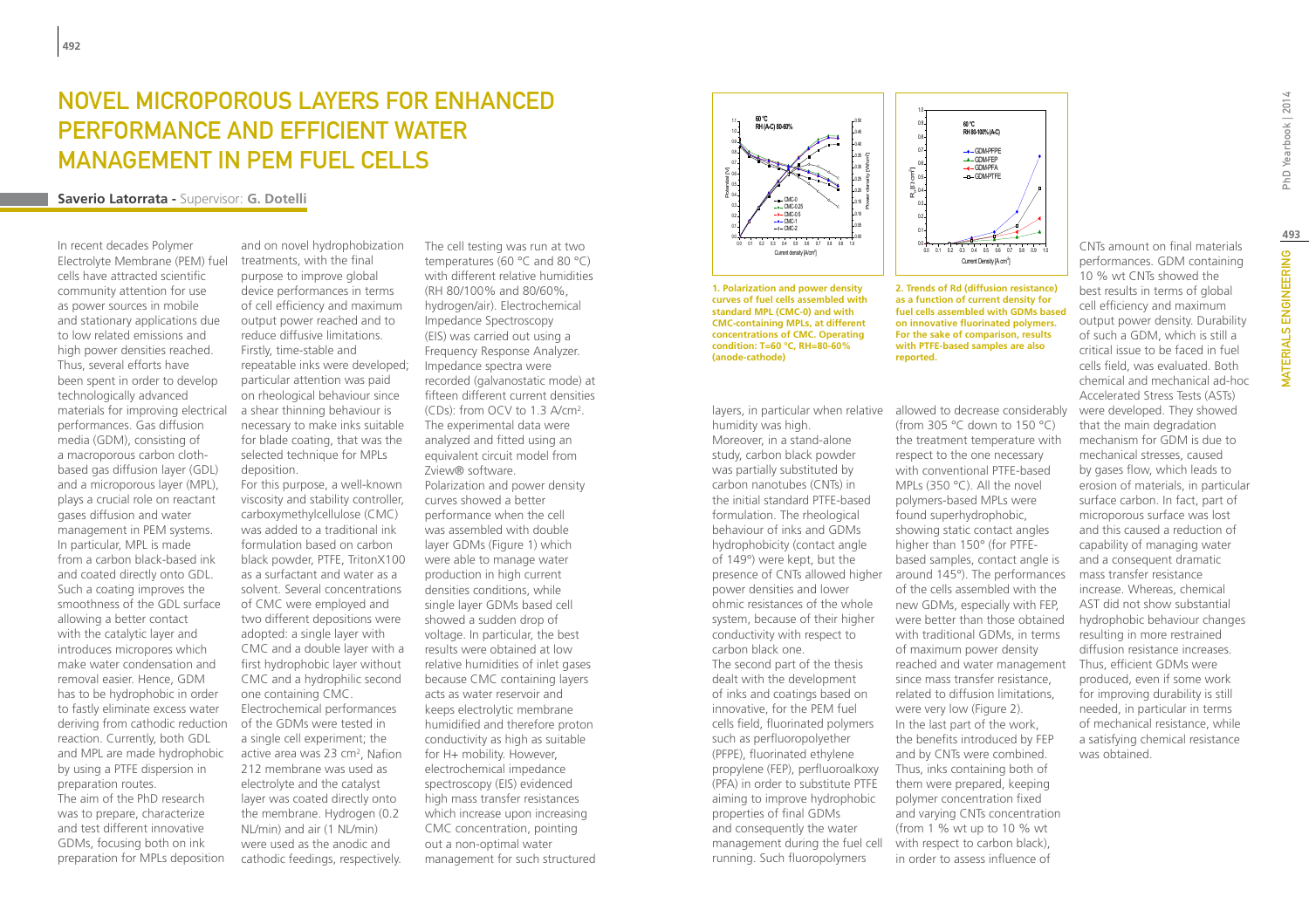## STRUCTURE-PROPERTY RELATIONSHIP IN vertically aligned carbon nanotube foams

### **Ludovica Lattanzi -** Supervisor: **L. De Nardo**

The study of structure–function relationship in material science represents the starting point for realizing synthetic materials with properties tuned to specific application-driven needs. For instance, the design of geometrical architectures at the micro-scale paved the way for the development of energy absorption materials in applications where stringent limitations in weight and dimension are mandatory, *e.g.* space and transports. The best example of the fundamental role of structureproperty relationship is represented by biological systems, where the excellent and multiple properties are strictly related to the highly organized nano- and micrometer scale architectures. Due to their excellent properties and high aspect ratio, carbon nanotubes (CNTs) have been proposed for several applications, including electrodes, batteries, supercapacitors, sensors, composite materials, scaffolds and drug delivery systems. Although most CNT commercialization today concerns the bulk applications, in which CNTs are incorporated or dispersed in other materials to create composite structures, there is a broad spectrum of research aimed to transfer these excellent properties

from nano- to macro-scale. Various macroscopic CNT-based materials have been fabricated. Examples include 1-D flexible yarns, 2-D sheets and 3-D vertically aligned CNT structures (VACNT forests/foams). Depending on the way they are assembled and fabricated, these structures exhibit different and fascinating properties. Among these, 3-D VACNT structures have a multiscale fibrous organization, with features ranging from nanometer to millimeter scale, and graded functional properties. Vertical arrays of carbon

nanotubes grown by the floating chemical vapor deposition method show unique mechanical behavior in compression, with a highly nonlinear response similar to that of open cell foams, the ability to recover large deformations, and unmatched energy absorption properties. The aim of the work consists in investigating the structureproperty relationship in vertically aligned carbon nanotube (VACNT) forests in order to create structures with novel and improved properties. First we studied the bulk viscoelastic response of millimeter-long VACNT forests and we increased the complexity of the structure by embedding the forest between thin PDMS

layers and 2-D CNT macroscopic structure called bucky paper, to create a sandwich structure (Fig.1). By using the mechanical design principles found in nature we introduced order at the micro-scale by synthesizing CNTs on substrates patterned with different growth templates: circles, lines, concentric rings (Fig. 2). We studied the effect of the micro-scale geometry on the quasi-static and dynamic mechanical responses of VACNT structures.

Finally, inspired by the organicinorganic composite materials found in nature and by the concept of "mechanical properties amplification", i.e., materials with poor macroscale mechanical properties can achieve orders-of-magnitude increases in strength and toughness, we deposited inorganic (calcium phosphate) and organic (chitosan) materials on patterned and non-patterned CNT structures and we studied their effect on the mechanical response.

The patterned and nonpatterned VACNTs were grown on silicon wafers by floating catalyst chemical vapor deposition. The micro-patterned CNT samples were grown on photolithographically silicon wafers. For the deposition of organic and inorganic materials we used the electrochemical deposition technique.

**1. Optical images of (left) freestanding and (right) double-anchored VACNT forests.**

The CNT structures were tested in quasi-static compression using an Instron E3000, and in dynamic using an impact test set-up. A high-speed camera coupled to a microscopic lens (Infinity) was used for in-situ visualization of the micro-scale dynamic deformation during the impact.

*Nonlinear viscoelasticity of freestanding and polymeranchored vertically aligned carbon nanotube foams:* the bulk viscoelastic response of millimeter-long VACNT forests, both as freestanding material and in sandwich structure, was characterized using stressrelaxation and creep tests. To study the dependence of relaxation/creep rate on strain/ stress levels, power functions of time were used to fit the stressrelaxation and creep curves. The stress-relaxation and creep tests performed on VACNT forests and sandwich structures showed a viscoelastic response. The trend of the power-law exponents suggested that freestanding and anchored CNTs followed a nonlinear viscoelastic response. The polymer on the top and bottom surfaces

of the samples affected the buckling mode and the stability of the material. Anchored CNTs presented higher stability (for moderate strain) than freestanding CNTs. The results supported the use of bulk CNTbased structures as building blocks for high strength, low-density energy absorption materials.

*Geometry induced mechanical properties of carbon nanotube foams:* the studies performed on micro-patterned CNTs showed the fundamental role of the pattern geometry on the mechanical response (energy absorption, peak stress, recovery of deformation) of VACNT structures. By changing the microstructural organization of VACNTs we fabricated lighter structures maintaining the mechanical response of non-patterned CNT structures (forests). The results showed the possibility to improve the efficiency of the structures as impact absorbers by controlling the micro-pattern geometry. *Organic-inorganic coated VACNTs:* the quasi-static and dynamic investigation on the hybrid organic-inorganic CNT

**2. SEM images of micro-structured VACNT forests: (top) concentric rings, (bottom-left) pillars and (bottomright) lines.**

structures showed increase in stiffness and toughness with the deposition of chitosan and Ca-P. For example, at high impact velocity, the Ca-P coated VACNTs exhibited a ~8 times higher stiffness and a ~7 times higher energy absorption capability than the non-coated VACNTs. By changing the electrochemical deposition parameters and the geometry of the patterns we were able to tune the mechanical properties of VACNT structures.

In summary, the manipulation of structure-property relationship in VACNT structures by acting on both large (millimeter) and small (micrometer) material architects allowed us to create lightweight and strong structural materials with enhanced energy absorption capability and shock response.

PhD Yearbook | 2014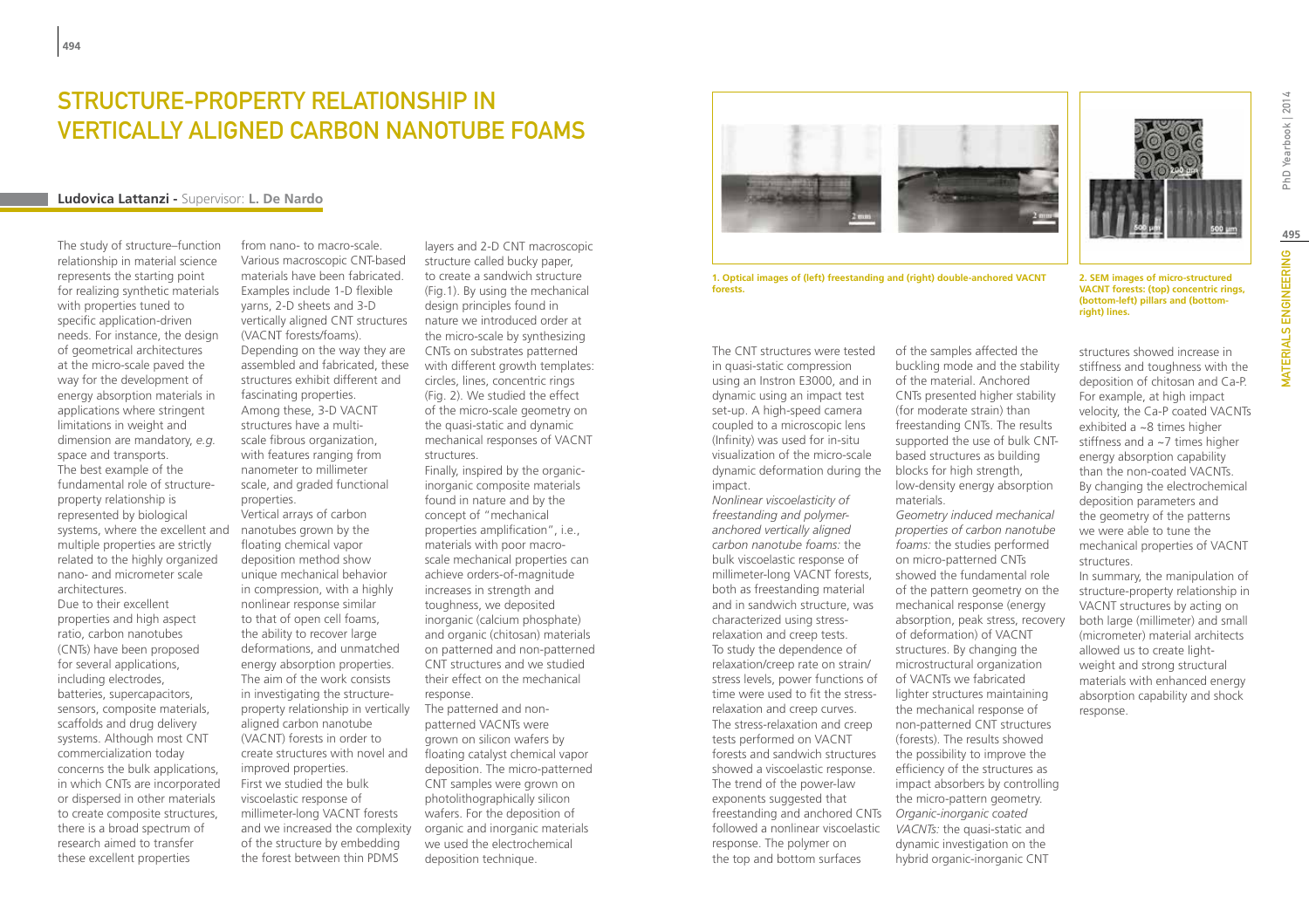## Research, Development and Characterization of Novel, Advanced Molybdenum-based Composites for LHC Collimators

### **Nicola Mariani -** Supervisor: **Ing. A. Bertarelli**

Newly introduced particle accelerators such as the Large Hadron Collider (LHC) of CERN (Geneva, CH) feature a very large increase in the energy and energy density of the particle beams with respect to previous machines, bringing about the need for more efficient, reliable and robust Collimation Systems. These are designed to absorb stray particles before they heat superconducting magnets, inducing unwanted transitions from superconducting to normal conducting regimes (beam cleaning) and to protect the rest of the accelerator in case the beam orbit errors, intercepting the beam before it catastrophically impacts on delicate and expensive components (machine protection). The research of new materials for Beam Intercepting Devices (BID) is therefore receiving great impulse at CERN and in the rest of the particle accelerator's community with the aim to improve the cleaning efficiency and the robustness of BID.

In that framework, the aim of the present PhD work is to contribute to develop, characterize and produce new composite materials to be used in the near future for the active part (the so-called jaw) of the LHC Collimators. These materials must satisfy multiple requirements as to density

impedance), mechanical strength Seibersdorf, Austria. The are heavily irradiated during their density) with the electrical withstand high cumulated doses Copper OFE with a Thermal disciplinary axes that are strongly thermal instability at higher and average atomic number (cleaning efficiency), electrical conductivity (Radio-Frequency (Impact Resistance), thermal conductivity and thermal expansion (thermal stability). In addition, since such materials life cycle, it must not contain elements that create dangerous isotopes and must be able to before losing their properties by radiation-induced degradation. The thesis work has been divided into two main multiinterconnected between them: research and development of novel composites and their characterization in standard conditions and the experimental testing of proposed materials against a real proton beam impact, supported by real-time measurements and post-impact analysis. The first part included a preliminary study of present solutions and

available composites, the characterization of already developed materials like Copper Diamond (Cu-CD) and finally the research, development and characterization of new Molybdenum based composites. CuCD is a metal matrix composite produced by rapid Hot Pressing of Copper, Boron and Diamond powders

especially conceived for thermal management applications, developed by RHP Technology, combination of the good physical properties of diamonds (high thermal conductivity, low thermal expansion and conductivity of Copper give rise to a material having a Thermal Conductivity ~25% higher than Expansion Coefficient at RT of only 7 ppm/K. Unfortunately, the intrinsic brittleness of such material combined with its temperatures are somehow limiting the material appealing, so that a second R&D program has been launched to explore alternative composite families with higher thermal stability at high temperature. The R&D of Molybdenum-based composites has been carried out in collaboration with BrevettiBizz Srl (Verona, IT) with the direct implication of the student who provided proposals for compositions and production cycles, microstructural, thermal and mechanical characterization and interpretation of results. The supporting thermo-mechanical characterization has been made under standard conditions using ad-hoc experimental apparatus that in certain cases has been designed and produced inside CERN EN/MME with the

apparatus described in the thesis high thermal stability, although contribution of the student, like the Thermal Conductivity (and Conductance) measuring work.

Molybdenum has been chosen as the main element because of its extraordinary mechanical properties combined with very high thermal stability and a good chemical affinity with carbon materials like Diamond and Graphite. The most important milestones in the materials R&D presented in the thesis work are, in chronological order, Molybdenum Copper Diamond (MoCuCD), Molybdenum Carbide Graphite (MoGR) and Molybdenum Carbide Graphite Carbon Fibres (MoGRCF). MoCuCD has been a great improvement of CuCD from the mechanical point of view (thanks to the formation of Molybdenum carbides at the interface between diamonds and Molybdenum) but the presence of Copper used to fill the interstitials is still limiting its resistance to high Temperatures. On the other hand MoGR relies on the high Temperature reaction between Molybdenum and Graphite to promote the complete transformation of Molybdenum in refractory carbide Mo2C. One peculiarity of Mo2C is its metal-like electrical conductivity that results in a conductive MoGR

composite. In addition MoGR is completely refractory (TM>2500oC) and has a very its physical and mechanical properties are not exceptional. MoGRCF, finally, includes the refractory behaviour of MoGR while enhancing its Thermal and Physical properties by the addition of Carbon Fibres. The material is then sintered in Liquid Phase to melt and squeeze the Mo2C phase and let it fill the interstitials between Fibres. The result is an outstanding material with a thermal conductivity in excess of 700 W/mK and a Density of only 2.8 g/cm3. The second part of the thesis is the final testing of proposed materials against a direct beam impact to compare the different collimator materials in a real-life accidental situation. FEM analysis of the beam impact have been performed to predict the damage entity on standard collimator related materials. The simulations have been carried out using the commercial code Autodyn involving nonlinear materials models like Equations Of State and complex Strength and Failure Models. The simulations allowed to predict (for known materials) the physical effective damage on the materials impacted by the proton beams and to properly tune the design of the samples and the sample holder

PhD Yearbook | 2014

The experiment, id. HRMT-14, took place into the HiRadMat facility at CERN (High Radiation to Materials) during September-October 2012, entailing the controlled impact on 6 different Collimator materials with increasing proton beam intensities of the Super Proton Synchrotron particles accelerator of CERN (operating at 440 GeV with a maximum intensity per shot of  $~1014$ p). The energy deposited on the samples was enough to observe their explosion by a remotely controlled high speed video camera (during the High Intensity Shots). The video camera acquisition system development included the study of high speed imaging, the design of the acquisition layout (mirrors, lenses, samples position), the direct creation and usage of a home-made, radiation hard and synchronized lighting system and, finally, the interpretation of results. Finally, the proposed comparison of the different materials will be the background for the final choice of the LHC Collimator materials to be taken in next years at CERN.

in order to obtain measurable parameters with the proposed experimental apparatus.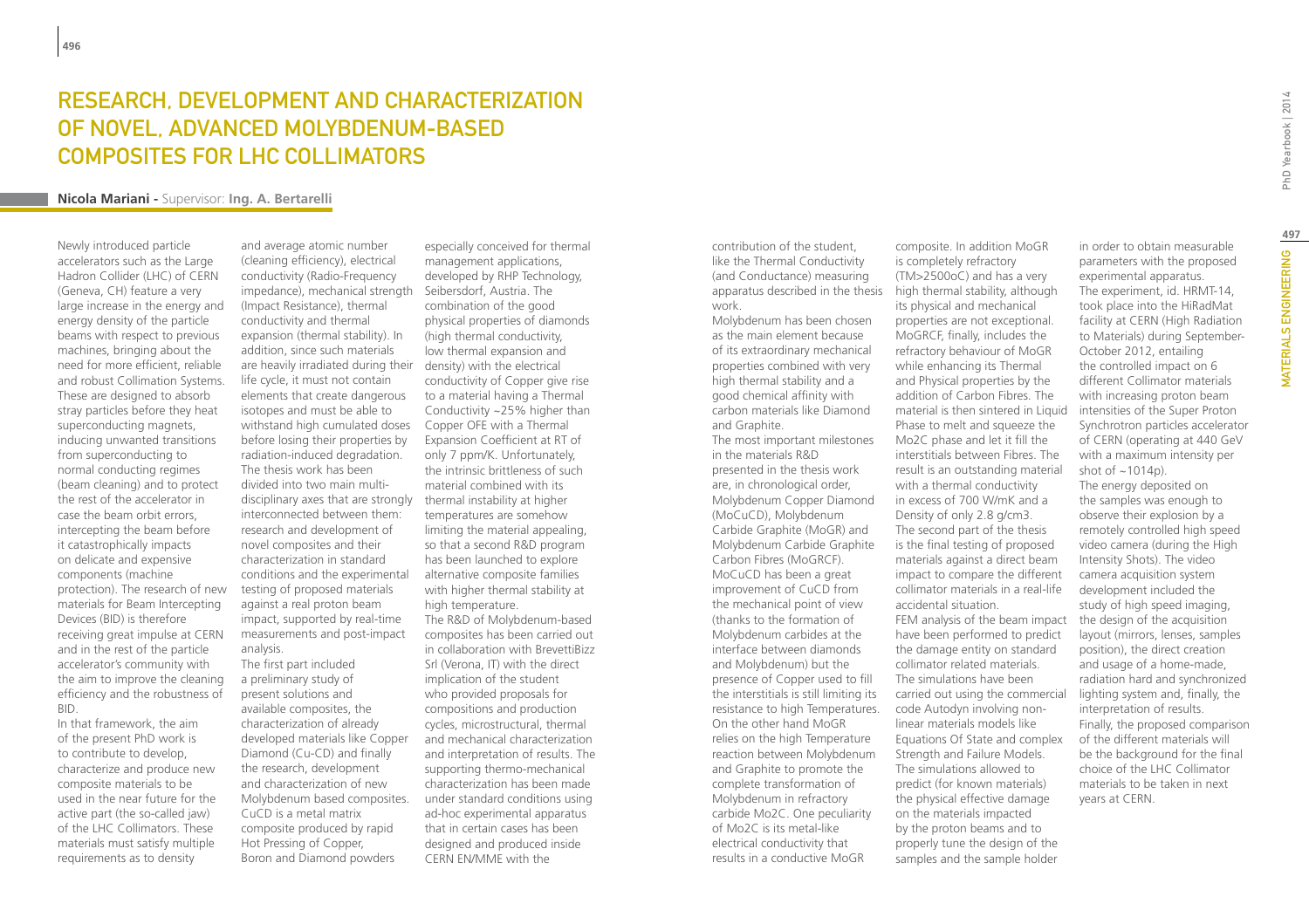## Synthesis and characterization of nanomaterials for data storage and **ENERGY STORAGE**

### **Daniele Perego -** Supervisor: **S. Franz**

The thesis is divided into three chapters, each dealing with different materials and devices. The first chapter is devoted to the study of materials and processes with impact in the field of energy storage. In particular graphene and its applications in the fabrication of electrodes for supercapacitors were investigated. Recent years has witnessed considerable concerns in terms of climatic changes and rising depletion of fossil fuel, thus resulting in much concentration on the investigation and development of the alternative and renewable resources. Compared with other sustainable resources, i.e. sun, wind, water and etc., electrical energy storage systems have played a larger role in our daily lives due to their availability on demand. The synthesis of graphene was carried out by chemical oxidation of Highly Oriented Pyrolytic Graphite (HOPG) powder (average size ~ 20 µm) followed by thermal and chemical reduction. Graphene oxide (GO) was prepared with the modified Hummers method. Atomic Force Microscopy (AFM) and Scanning Electron Microscopy (SEM) analysis revealed that single graphene oxide layers were obtained, about 2x3 µm wide and 1 nm thick. Pristine graphene was obtained by thermal reduction of GO in a controlled reducing atmosphere  $(H_2)$  at 450 °C for

2 h. TGA and FTIR confirmed that the thermal reduction removed the carboxyl groups while X-Ray Diffraction (XRD) evidenced the typical inter-layer distance of single layer pristine graphene (0.37 nm). However, Raman characterization revealed that after thermal treatment reduction was not complete. Graphene and graphene oxide based electrodes for supercapacitors have been fabricated by electrophoresis deposition onto metallic substrates (Ti, Ni, Al), as shown in Figure 1. The electrodes were characterized by 500 charge/ discharge cycles in order to test and verify their electrochemical performances in aqueous electrolyte (1M  $\text{Na}_2\text{SO}_4$  and 6M KOH). Results show an average specific capacitance of about 167 F g-1 at room temperature and 10 mV s-1. The second chapter is dedicated to Thin-solid film Li-ion microbattery synthesis. This part of the PhD program has been developed at Massachusetts Institute of Technology (Boston, USA). The huge of energy demand for portable devices such as PDA, mobile phone and laptop computer requires high capacity and light weight battery. Since last generation rechargeable batteries have low capacity and environmental problems, the scientists have developed innovative rechargeable batteries that does

not have those disadvantages. Currently the conventional battery technologies, such as lead-acid and nickel cadmium, are being replaced by lithiumion (Li-ion) batteries, fuelcell technologies and nickel metal hydride batteries. Li-ion battery technology stands as a forerunner and market leader when compared to the other possible energy systems. In particular the work has been focused on the cathode active material as well as on the design and fabrication of a working thin-solid film Li-ion microbattery prototype. As cathode active material LiCoO<sub>2</sub> has been studied.  $LiCoO<sub>2</sub>$  thin films were deposited over a Si/SiO<sub>2</sub> wafer by sputtering deposition and the relationship between its thickness, texture, electrochemical performances have been evaluated. In particular a transition is identified and located in correspondence of 1.12  $\mu$ m thick LiCoO $_2$  thin film. Samples with higher thickness, after thermal annealing, present (104) PO, while samples with a thickness lower than 1.12 μm present (003) PO. Electrochemical tests show that PO affects not only the rate capability but even the electrochemical performance in terms of specific capacity. Finally (Figure 2) a working device has been designed, synthesized and characterized. The third and final chapter is



**1. SEM micrograph of graphene based electrode for supercapacitor: a Ti current collector wire is covered by graphene which acts as active material in the energy storage process.**

dedicated to the synthesis and characterization of nanowires and their applications in the electronic field. In the electronic industry one of the major effort has always been devoted to the development of new memories increasing their speed and capacity. Modern semiconductor non-volatile memories, such as Flash memory, are successfully scaled down to achieve large storage capacity through the improvements in photolithographic technology. However, conventional scaling is expected to reach technical and physical limits in the next future. In order to overcome this problem, 'equivalent scaling', i.e. by introducing new materials and/or 3D nanostructures, has been proposed as alternative to the conventional scaling



**2. Top view image of two Thin-solid film Li-ion microbattery prototypes deposited over a Si/SiO2 wafer.**

technology. A wide range of non-volatile memory concepts has been proposed. In particular this part of the work has been focused on the electrochemical synthesis and characterization of metal/oxide/metal (MOM) nanowire (NW) heterostructures which show a peculiar electrical resistive switching behavior and could be used as building block for future high density nonvolatile random access memory (ReRAM). MOM NW arrays were fabricated by electrodeposition of Au/Ni/Au multilayers into Anodic Aluminum Oxide (AAO) templates (pore diameter of 50 nm), followed by mechanical polishing of the AAO template and thermal oxidation (Figure 3). The electrodeposition of Ni and Au was carried out from sulphate-based and cyanidePhD Yearbook | 2014

**3. SEM croo-section of Au/10nm NiO/Au heterojunction nanowires embedded into AAO template.**

based electrolytes, respectively. Mechanical polishing of the resulting AAO templates was performed in order to expose the NWs from the AAO template surface, favoring thermal oxidation and allowing the electrical characterization of the NW array. Thermal treatments were carried out at 300 °C in air for 3 hours. Structure and morphology of the heterojunction NWs embedded into the AAO matrix were characterized by SEM, High Resolution Transmission Electron Microscopy (HRTEM), XRD and AFM. The resistive switching properties of the MOM heterojunction nanowires arrays were studied by current-voltage measurements using Scannine Probe Techniques (C-AFM).